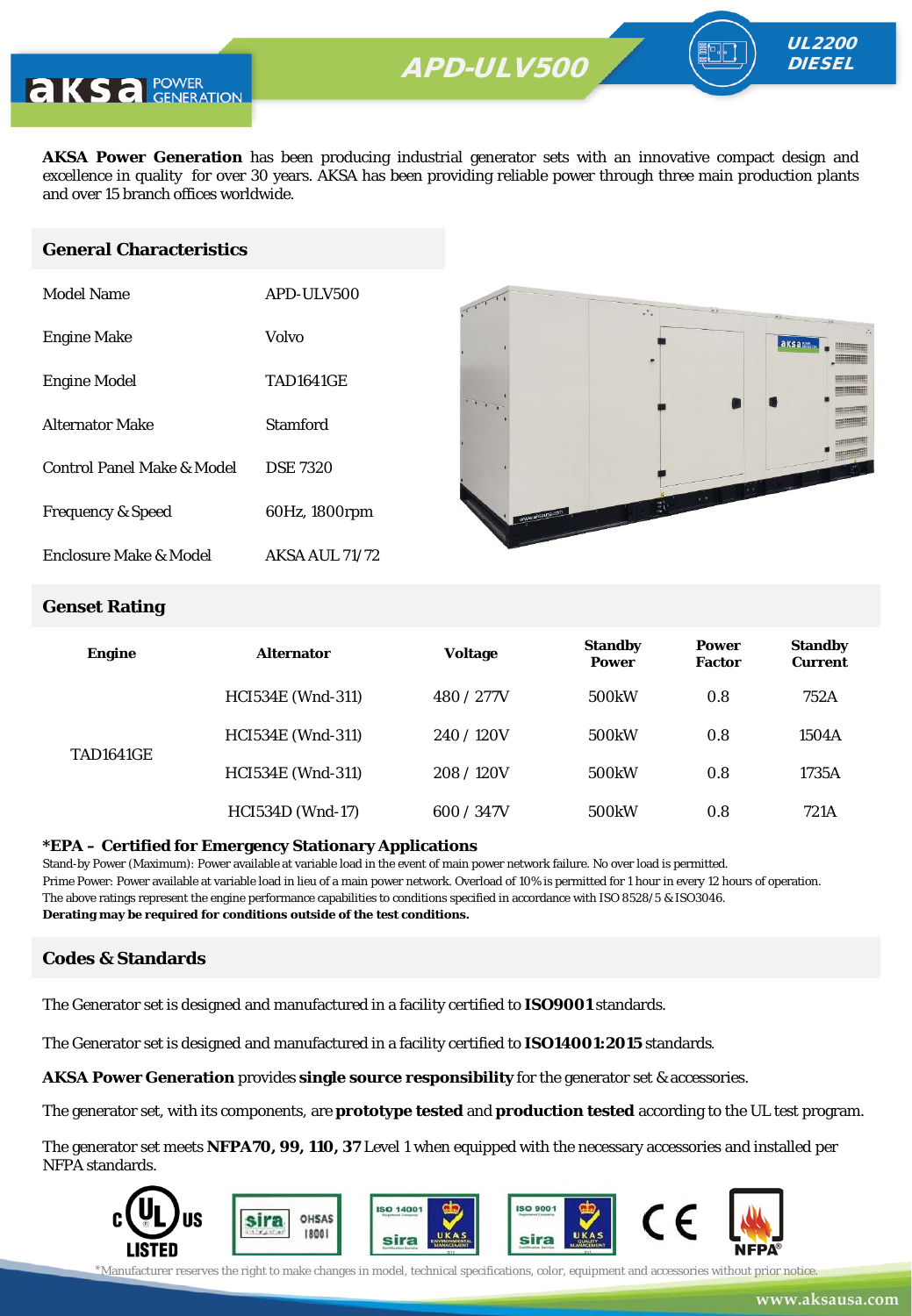

Standby Power (50%) 17.4 gal/h

Standby Power (25%) 9.9 gal/h



#### **Engine Data**

### **Electric System**

| Manufacturer                                            | <b>Volvo Penta</b>           | Voltage & Type                      | 24V, Insulated from Earth              |  |
|---------------------------------------------------------|------------------------------|-------------------------------------|----------------------------------------|--|
| Model                                                   | <b>TAD1641GE</b>             | Alternator Make / Output            | Bosch / 80A                            |  |
| Displacement & Cylinders                                | 16.12 L $/$ 6 Cylinders      | <b>Battery Qty, Rating</b>          | 2 x 120Ah                              |  |
| <b>Engine Speed</b>                                     | 1800rpm                      |                                     |                                        |  |
| Engine Standby Power w/Fan                              | 546 Kw                       | <b>Cooling System</b>               |                                        |  |
| Engine Prime Power w/Fan                                | 485 kW                       | <b>Radiator Cooling System Type</b> | <b>Closed Circuit</b>                  |  |
| Aspiration                                              | Turbocharged                 | <b>Fan Power Consumption</b>        | 19 kW                                  |  |
| <b>Compression Ratio</b>                                | 16.5:1                       | <b>Coolant Capacity</b>             | 15.85 gal                              |  |
| Bore / Stroke                                           | 144 mm / 165 mm              | <b>Max Top Tank Temperature</b>     | 217 °F                                 |  |
| <b>Effective Mean Pressure,</b><br><b>Standby Power</b> | $2.3 \mathrm{Mpa}$           | Thermostat, Start - Fully Open      | $187 - 205$ °F                         |  |
| Max Combustion Pressure,<br><b>Standby Power</b>        | 18.2 Mpa                     |                                     |                                        |  |
| <b>Total Mass Moment of Inertia</b>                     | $4.20 \text{ kg} \text{m}^2$ | <b>Exhaust System</b>               |                                        |  |
| <b>Friction Power</b>                                   | 53 kW                        | <b>Exhaust Gas Temp</b>             | 893 °F                                 |  |
| Wet Weight – Engine Only                                | 3417 lb                      | Max Allowable Back Pressure         | 10 kPa                                 |  |
| Wet Weight – GenPac                                     | 4453 lb                      | <b>Exhaust Gas Flow</b>             | $110.4 \text{ m}^3/\text{min}$         |  |
| <b>Engine Crankcase Vent System</b>                     | Open                         | <b>Air Intake System</b>            |                                        |  |
| <b>Fuel System</b>                                      |                              | Air Consumption                     | $45.8 \text{ m}^3/\text{min}$          |  |
| <b>Injection Pump Type</b>                              | Delphi / E1                  |                                     |                                        |  |
| <b>System Supply Flow</b>                               | 50 g/h                       | <b>Max Intake Air Restriction</b>   | 5 kPa                                  |  |
|                                                         |                              | Air Filter Type                     | <b>Single Stage Paper</b><br>Cartridge |  |
| <b>System Return Flow</b>                               | 6.6 g/h                      |                                     |                                        |  |
| Max Allowable Inlet Fuel Temp                           | 140 °F                       | <b>Lubrication System</b>           |                                        |  |
|                                                         |                              | <b>Total System Capacity</b>        | 12.7 gal                               |  |
| <b>Fuel Consumption</b>                                 |                              | Sump Capacity Max / Min             | 11.1 gal / 8.5 gal                     |  |
| <b>Standby Power (100%)</b>                             | 35.5 gal/h                   | Max Oil Temp                        | 266 °F                                 |  |
| <b>Standby Power (75%)</b>                              | $25.9$ gal/h                 | Oil Pressure at Rated Speed         | $44 - 94$ psi                          |  |
|                                                         |                              | Oil Consumption                     | $0.032$ gal/h                          |  |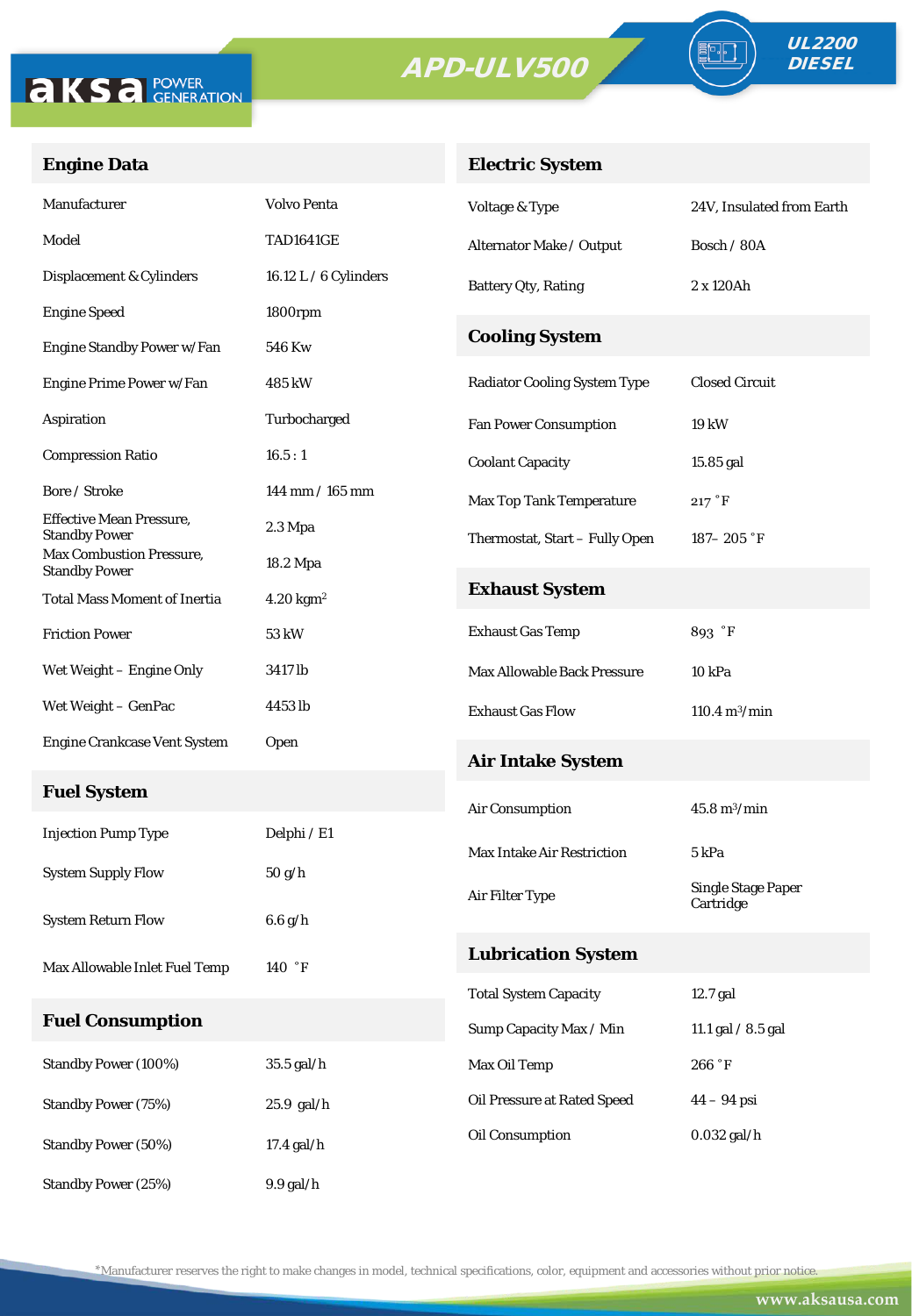**Controller Data**





#### **Alternator Data**

| Manufacturer                                    | <b>Stamford</b>                           | Manufacturer                                               | <b>DSE</b>                                 |  |  |
|-------------------------------------------------|-------------------------------------------|------------------------------------------------------------|--------------------------------------------|--|--|
| <b>Standards</b>                                | <b>BS EN 60034</b>                        | Model                                                      | 7320 MK II                                 |  |  |
| <b>Control System</b>                           | <b>PMG</b>                                | <b>Controller Features &amp; Benefits</b>                  |                                            |  |  |
| A.V.R.                                          | <b>MX341</b>                              | Microprocessor controlled, UL & NFPA110 Compatible         |                                            |  |  |
| <b>Voltage Regulation</b>                       | $\pm 1\%$                                 | License free PC Software (Non-proprietary Software)        |                                            |  |  |
| <b>Insulation System</b>                        | Class H                                   | IP65 rating offers increased resistance to water ingress   |                                            |  |  |
|                                                 |                                           | Modules can be integrated to building management systems   |                                            |  |  |
| Protection                                      | IP23                                      | Real time clock provides accurate event log                |                                            |  |  |
| <b>Rated Power Factor</b>                       | 0.8                                       | Four line back-lit LCD text display                        |                                            |  |  |
| <b>Stator Winding</b>                           | Double Layer Concentric                   | Five key menu navigation, two wire start/stop at Auto mode |                                            |  |  |
|                                                 |                                           | Front panel editing with PIN protection                    |                                            |  |  |
|                                                 | <b>Two Thirds</b><br><b>Winding Pitch</b> |                                                            | Support up to three remote display modules |  |  |
| <b>Winding Leads</b>                            | 12                                        | Configurable timers and alarms                             |                                            |  |  |
| <b>Telephone Interference</b>                   | THF $< 2 \%$                              | Multiple date and timer scheduler                          |                                            |  |  |
| <b>Waveform Distortion</b><br>No Load < $1.5\%$ |                                           | <b>Integral PLC editor</b>                                 |                                            |  |  |
|                                                 |                                           | 'Protections disabled' feature                             |                                            |  |  |
| Maximum Over speed                              | $2250$ rev/min                            | Load switching (load shedding and dummy load outputs)      |                                            |  |  |

#### **Battery Charger & Electrical System Data**

| Manufacturer                    | ComAp                 | <b>Protection</b>                        | Instruments                         |
|---------------------------------|-----------------------|------------------------------------------|-------------------------------------|
| Model                           | <b>InteliCharger</b>  | $\checkmark$ Gen. Voltage – under / over | $\checkmark$ Gen. Voltage (L-L/L-N) |
| <b>Input Voltage</b>            | $85V \sim 264V$ AC    | $\checkmark$ Gen. Freq. – under / over   | $\checkmark$ Gen. Frequency         |
| <b>Output Voltage / Current</b> | 27.2V Float / 2.5A pk | $\checkmark$ Engine Speed – under / over | Engine speed                        |
|                                 |                       | Engine Oil Pressure – low<br>✓           | Oil Pressure                        |

Fully configurable via DSE Configuration Suite PC Software SCADA monitoring via DSE Configuration Suite PC Software

 $\checkmark$  Engine Temp – low / high  $\checkmark$  Water Temperature

 $\checkmark$  Loss of Speed Signal  $\checkmark$  Earth Current

#### **Jacket Water Heater Data**

|                      |                 | ✓                                | Battery Voltage – low / high   | ✓                         | <b>Battery Voltage</b>               |
|----------------------|-----------------|----------------------------------|--------------------------------|---------------------------|--------------------------------------|
| Manufacturer         | <b>Hotstart</b> | ✓                                | <b>Weak Battery</b>            | ✓                         | Run Time                             |
| Model                | CTM25110-N00    | ✓                                | Fail to Start / Stop           | ✓                         | <b>Phase Sequence</b>                |
| <b>Input Voltage</b> | 120V            | ✓                                | <b>Charge Alternator Fail</b>  | ✓                         | Power monitoring<br>(kWh/kVAh/kVArh) |
|                      | ✓<br>2500W<br>✓ | Over Current & Load<br>(kW/kVAr) | $\checkmark$                   | Power<br>(kWh/kVAh/kVArh) |                                      |
| Power                |                 |                                  | <b>Unbalanced Load</b>         | $\checkmark$              | <b>Power Factor</b>                  |
|                      |                 | ✓                                | <b>Independent Earth Fault</b> | ✓                         | <b>Generator Current</b>             |
|                      |                 | ✓                                | <b>Reverse Power</b>           | ✓                         | Generator Load (%)                   |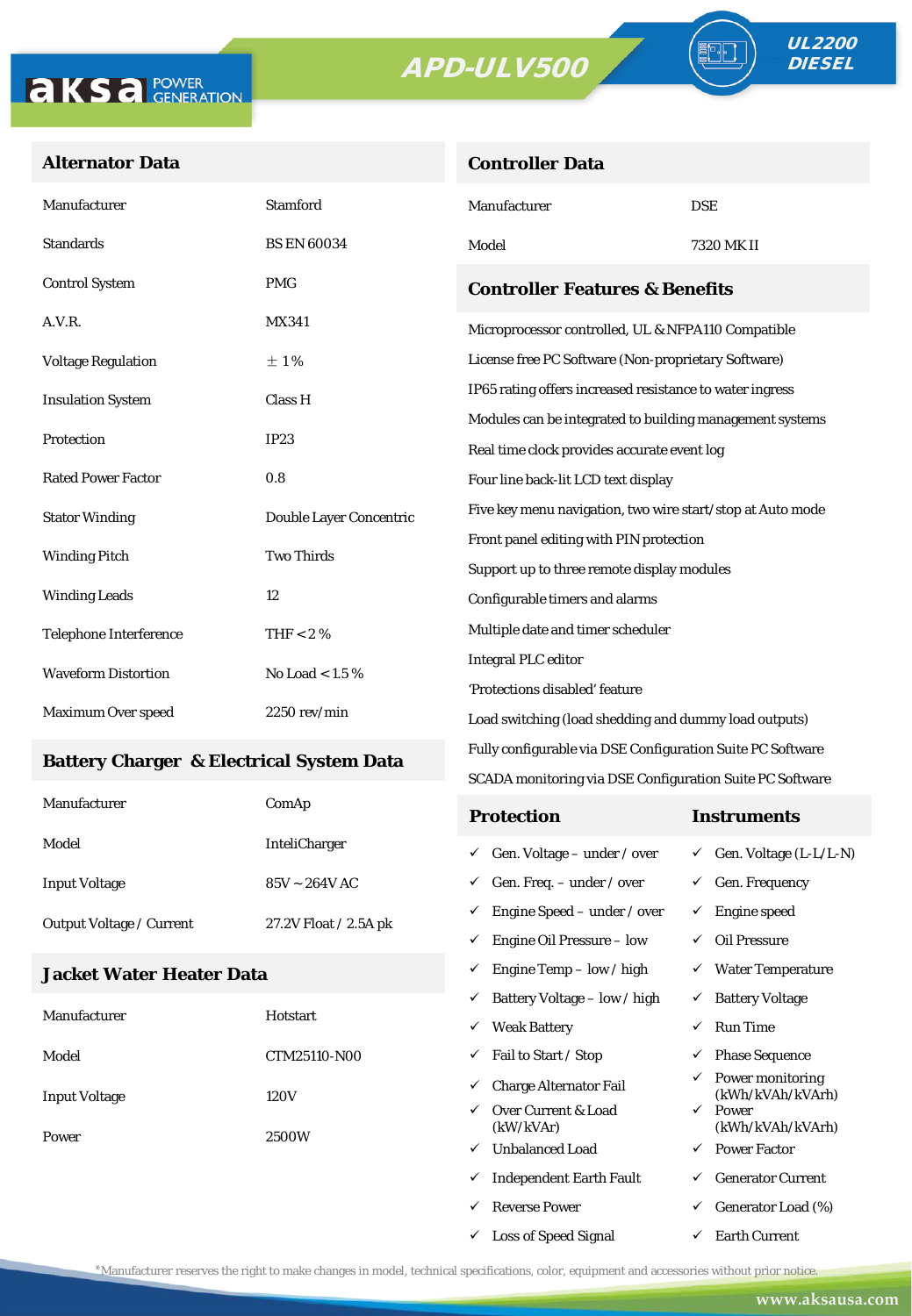



| <b>Enclosure Features</b>                                    | <b>Enclosure Features</b>                                    |
|--------------------------------------------------------------|--------------------------------------------------------------|
| $\checkmark$ Heavy Duty Steel / Aluminum Structure           | $\checkmark$ Internally Mounted Exhaust System with Rain Cap |
| $\checkmark$ E-Stop on Enclosure                             | $\checkmark$ Coolant Fill Cap                                |
| $\checkmark$ Control Panel Eliminated from Engine Vibrations | $\checkmark$ Removable Base Frame Lifting Hooks              |
| ✓ Standard Sound Attenuation Foam                            | Oil & Coolant Drain Ports<br>$\checkmark$                    |
|                                                              |                                                              |

- $\checkmark$ Plastic Covered Corrosion Resistant Locks & Hinges
- $\checkmark$  Easy Access for Maintenance

| <b>Open Skid Gen</b> | <b>Level 1 Enclosure</b> |                           | <b>Level 2 Enclosure</b> |                           |          |
|----------------------|--------------------------|---------------------------|--------------------------|---------------------------|----------|
| Length               | 157.5 in                 | Length                    | $205$ in                 | Length                    | 224.6 in |
| Width w/o lift hooks | 74.8 in                  | Width w/o lift hooks      | $77$ in                  | Width w/o lift hooks      | $77$ in  |
| Height               | 75.8 in                  | Height                    | 89.9 in                  | Height                    | 89.9 in  |
| Dry Weight           | 9085 lb                  | Dry Weight                | 14030 lb                 | Dry Weight                | 14405 lb |
|                      |                          | Sound Pressure @ 7 meters | 79 dB(A)                 | Sound Pressure @ 7 meters | 77 dB(A) |



#### **Fuel Tank - UL142 Listed Base Design**

| <b>Size</b>               | 24hr(855gal) | 48hr (1780gal) | 72hr (2550gal)  |
|---------------------------|--------------|----------------|-----------------|
| Dimensions $(L/W/H)$ (in) | 225/74.8/18  | 225/74.8/35    | 300 / 74.8 / 36 |
| Weight (lb)               | 3200         | 4350           | 5450            |